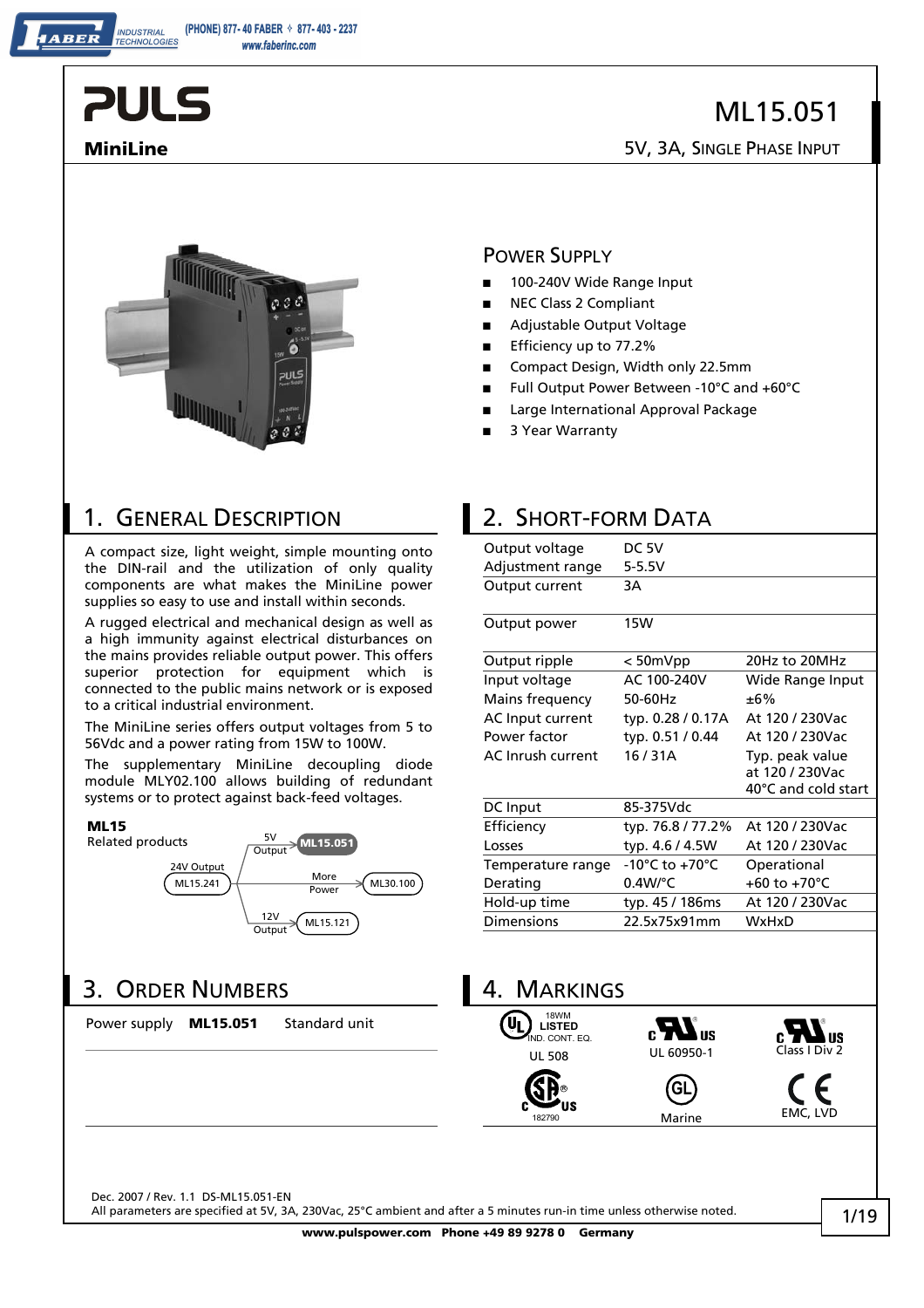INDUSTRIAL<br><u>TECHNOLOGIES</u>

## ML15.051

**MiniLine** 5V, 3A, SINGLE PHASE INPUT

| $\mathbf{1}$ . |  |
|----------------|--|
| 2.             |  |
| 3.             |  |
| 4.             |  |
| 5.             |  |
| 6.             |  |
| 7.             |  |
| 8.             |  |
| 9.             |  |
|                |  |
|                |  |
|                |  |
|                |  |
|                |  |
|                |  |
|                |  |
|                |  |
|                |  |
|                |  |
|                |  |

### INDEX PAGE INDEX PAGE

|  | 23. Physical Dimensions and Weight 14            |  |
|--|--------------------------------------------------|--|
|  | 24. Installation and Operation Instructions 14   |  |
|  |                                                  |  |
|  | 25.1. Peak Current Capability  15                |  |
|  |                                                  |  |
|  | 25.3. Inductive and Capacitive Loads 15          |  |
|  |                                                  |  |
|  | 25.5. Parallel Use to Increase Output Power . 16 |  |
|  | 25.6. Parallel Use for Redundancy 17             |  |
|  | 25.7. External Input Protection 17               |  |
|  | 25.8. Functional Earth Terminal  17              |  |
|  | 25.9. Operation on Two Phases 18                 |  |
|  | 25.10. Use in a Tightly Sealed Enclosure  18     |  |
|  | 25.11. Mounting Orientations 19                  |  |

#### INTENDED USE

The power supply shall only be installed and put into operation by qualified personnel.

This power supply is designed for installation in an enclosure and is intended for the general use, such as in industrial control, office, communication, and instrumentation equipment. Do not use this device in aircraft, trains and nuclear equipment, where malfunctioning of the power supply may cause severe personal injury or threaten human life.

#### TERMINOLOGY AND ABREVIATIONS

| PE and $\bigcirc$ symbol | PE is the abbreviation for Protective Earth and has the same meaning as the symbol $\bigoplus$ .                                                                                                                                                                                                                                                                                                   |
|--------------------------|----------------------------------------------------------------------------------------------------------------------------------------------------------------------------------------------------------------------------------------------------------------------------------------------------------------------------------------------------------------------------------------------------|
| Earth, Ground            | This document uses the term "earth" which is the same as the U.S. term "ground".                                                                                                                                                                                                                                                                                                                   |
| T.b.d.                   | To be defined, value or description will follow later.                                                                                                                                                                                                                                                                                                                                             |
| <b>AC 230V</b>           | A figure displayed with the AC or DC before the value represents a nominal voltage with<br>standard tolerances (usually $±15%$ ) included.<br>E.g.: DC 12V describes a 12V battery regardless whether it is charged (13.7V) or discharged<br>(10V). As long as not otherwise stated, AC 100V and AC 230V parameters are valid at 50Hz<br>and AC 120V parameters are valid at 60Hz mains frequency. |
| <b>230Vac</b>            | A figure with the unit (Vac) at the end is a momentary figure without any additional<br>tolerances included.                                                                                                                                                                                                                                                                                       |

#### **DISCLAIMER**

The information presented in this document is believed to be accurate and reliable and may change without notice. The housing is patent by PULS (US patent No US D442,923S)

No part of this document may be reproduced or utilized in any form without permission in writing from the publisher.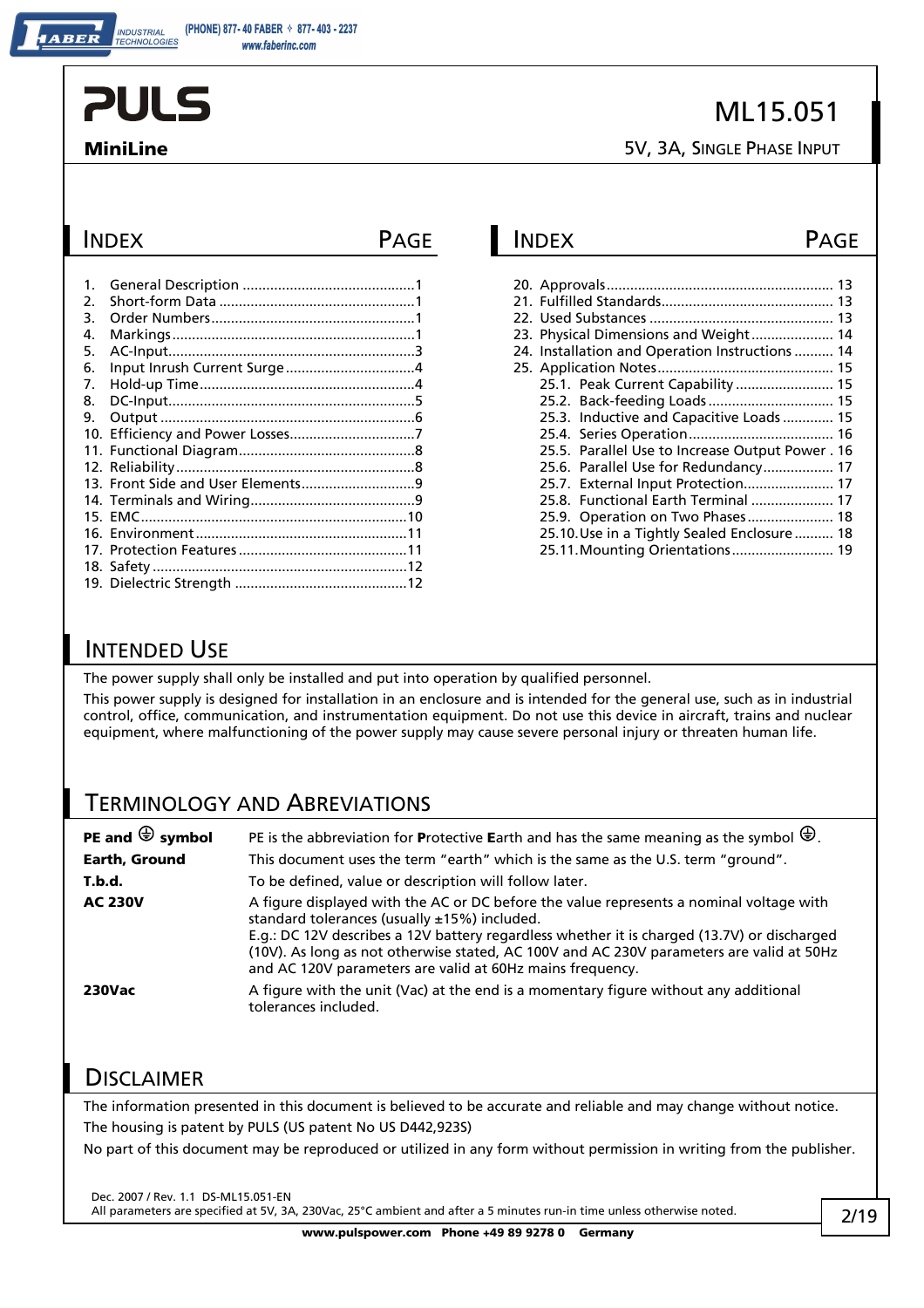ABER

**MiniLine** 5V, 3A, SINGLE PHASE INPUT

## 5. AC-INPUT

| AC input            | nom. | AC 100-240V       |                   | Wide-range input, TN-, TT-, IT-Mains, see Fig. 5-1 |                         |  |
|---------------------|------|-------------------|-------------------|----------------------------------------------------|-------------------------|--|
| AC input range      |      | 85-264Vac         |                   | Continuous operation                               |                         |  |
|                     |      | 264-300Vac        | < 0.5s            |                                                    |                         |  |
| Input frequency     | nom. | $50 - 60$ Hz      | ±6%               |                                                    |                         |  |
| Turn-on voltage     | typ. | 59Vac             |                   | Steady-state value, see Fig. 5-1                   |                         |  |
| Shut-down voltage   | typ. | 54Vac             |                   | Steady-state value, see Fig. 5-1                   |                         |  |
|                     |      |                   |                   |                                                    |                         |  |
|                     |      | <b>AC 100V</b>    | <b>AC 120V</b>    | <b>AC 230V</b>                                     |                         |  |
| Input current (rms) | typ. | 0.34A             | 0.28A             | 0.17A                                              | At 5V, 3A see Fig. 5-3  |  |
| Power factor *)     | typ. | 0.52              | 0.51              | 0.44                                               | At 5V, 3A see Fig. 5-1  |  |
| Crest factor **)    | typ. | 3.45              | 3.53              | 3.94                                               | At 5V, 3A               |  |
| Start-up delay      | typ. | 630 <sub>ms</sub> | 630 <sub>ms</sub> | 630 <sub>ms</sub>                                  | See Fig. 5-2            |  |
| Rise time           | typ. | 10 <sub>ms</sub>  | 10 <sub>ms</sub>  | 10 <sub>ms</sub>                                   | At 5V, 3A, see Fig. 5-2 |  |

\*) The power factor is the ratio of the true (or real) power to the apparent power in an AC circuit.

\*\*) The crest factor is the mathematical ratio of the peak value to RMS value of the input current waveform.

Turn-on overshoot max. 100mV 100mV 100mV See Fig. 5-2





Fig. 5-3 **Input current vs. output load** Fig. 5-4 **Power Factor vs. output load** 



Fig. 5-1 **Input voltage range** Fig. 5-2 **Turn-on behavior, definitions** 





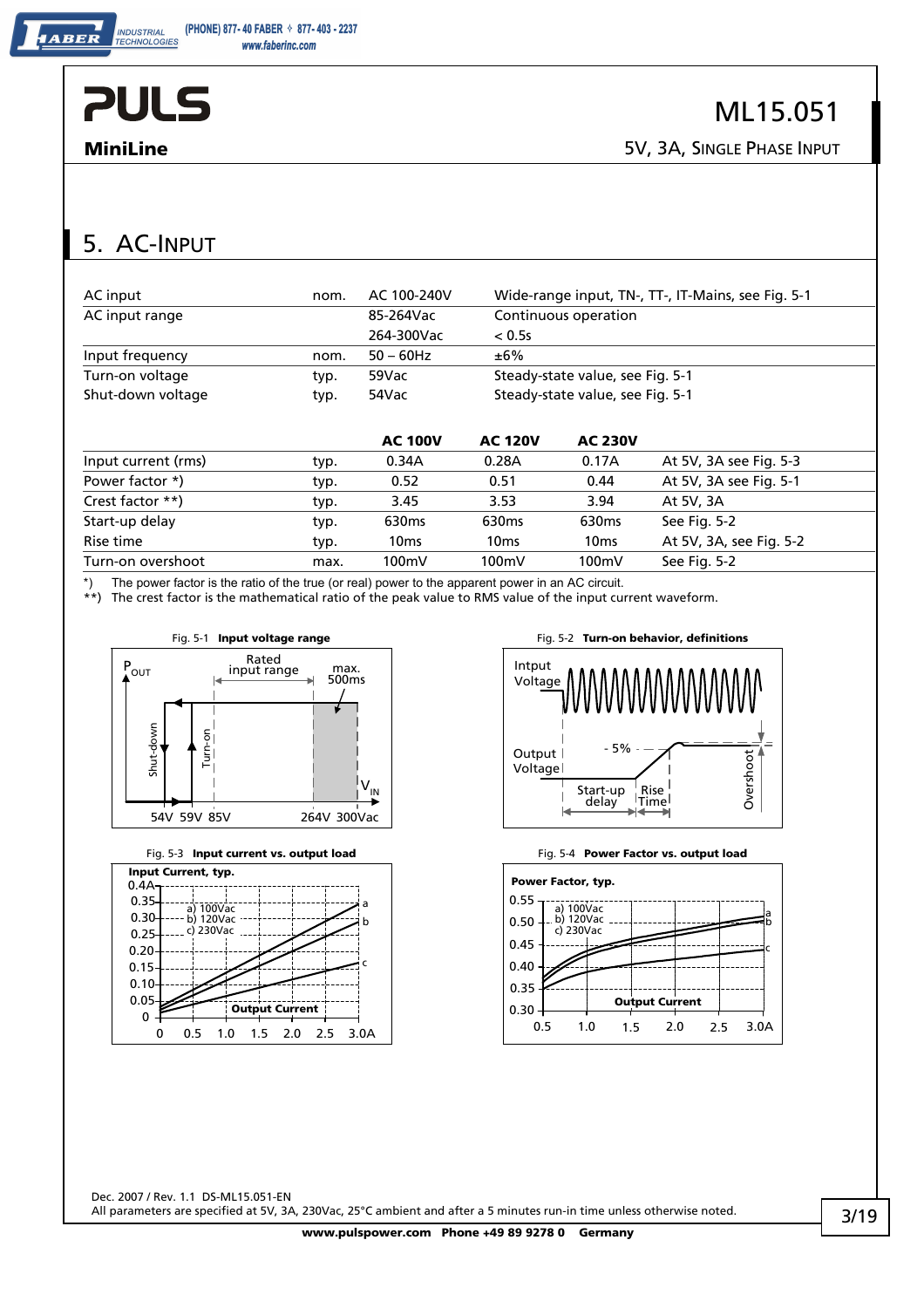**BER** 

**MiniLine** 5V, 3A, SINGLE PHASE INPUT

### 6. INPUT INRUSH CURRENT SURGE

A NTC limits the input inrush current after turn-on of the input voltage. The inrush current is input voltage and ambient temperature dependent.

|                |      | <b>AC 100V</b>       | <b>AC 120V</b>                | <b>AC 230V</b>      |                          |
|----------------|------|----------------------|-------------------------------|---------------------|--------------------------|
| Inrush current | max. | 13 $A_{\text{peak}}$ | 16 $\mathsf{A}_{_{\sf peak}}$ | 31A <sub>peak</sub> | 40°C ambient, cold start |
|                | typ. | 11A <sub>peak</sub>  | 13 $\mathsf{A}_{_{\sf peak}}$ | $26A_{\text{peak}}$ | 40°C ambient, cold start |
| Inrush energy  | typ. | 0.1A <sup>2</sup> S  | 0.1A <sup>2</sup> S           | 0.4A <sup>2</sup> s | 40°C ambient, cold start |





## 7. HOLD-UP TIME

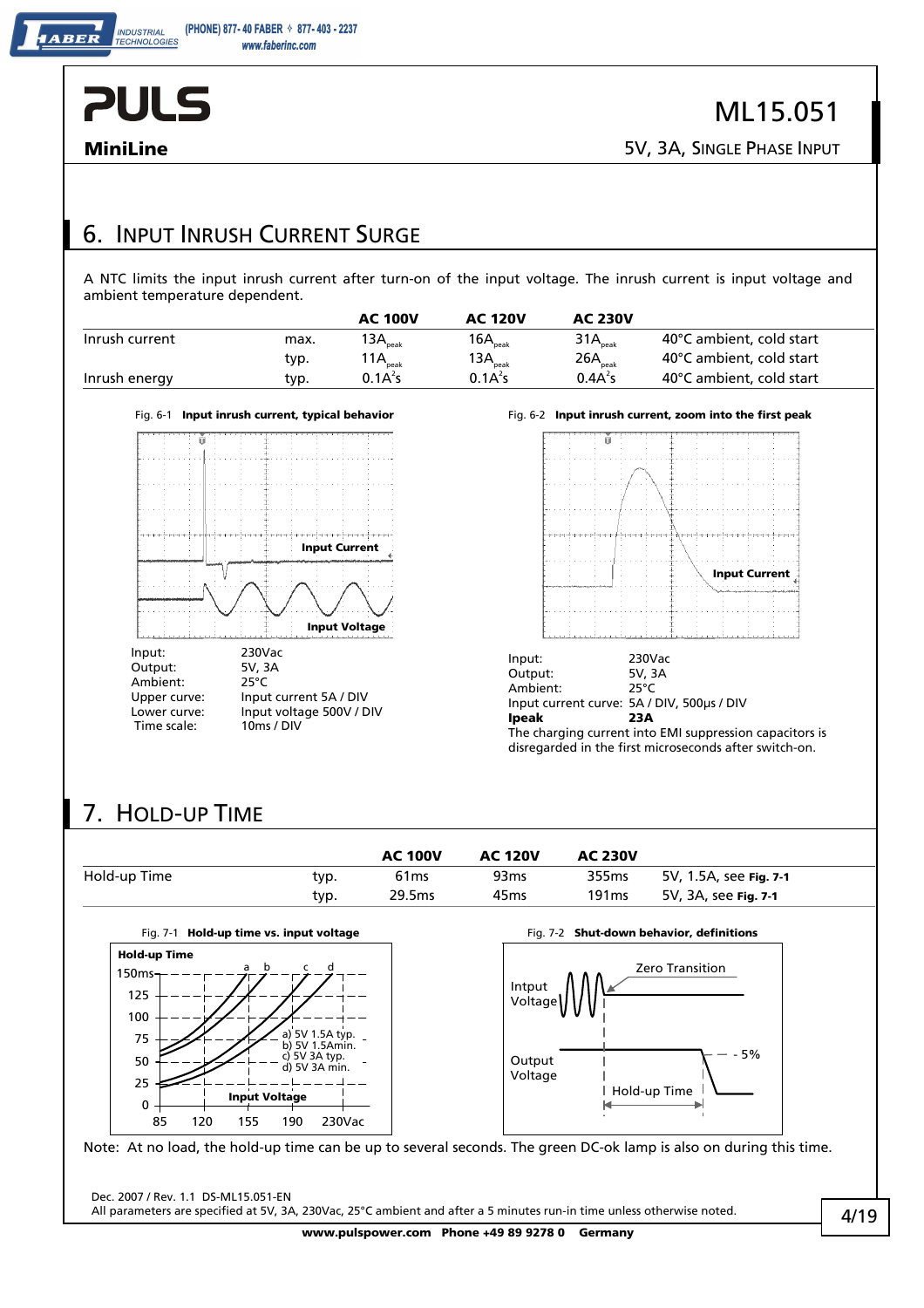ABER

## 8. DC-INPUT

| DC input          | nom. | DC 110-290V<br>-25%/+30% |                                           |  |
|-------------------|------|--------------------------|-------------------------------------------|--|
| DC input range    | min. | 85-375Vdc                | Continuous operation                      |  |
| DC input current  | typ. | 0.16A / 0.057A           | 110Vdc / 300Vdc, at 5V and 3A output load |  |
| Turn-on voltage   | typ. | 80Vdc                    | Steady state value                        |  |
| Shut-down voltage | typ. | 60Vdc                    | Steady state value                        |  |

#### **Instructions for DC use:**

- a) Use a battery or similar DC source.
- b) Connect +pole to L and pole to N.
- c) In case the pole of the battery is not connected to earth, use an appropriate fuse to protect the N terminal.

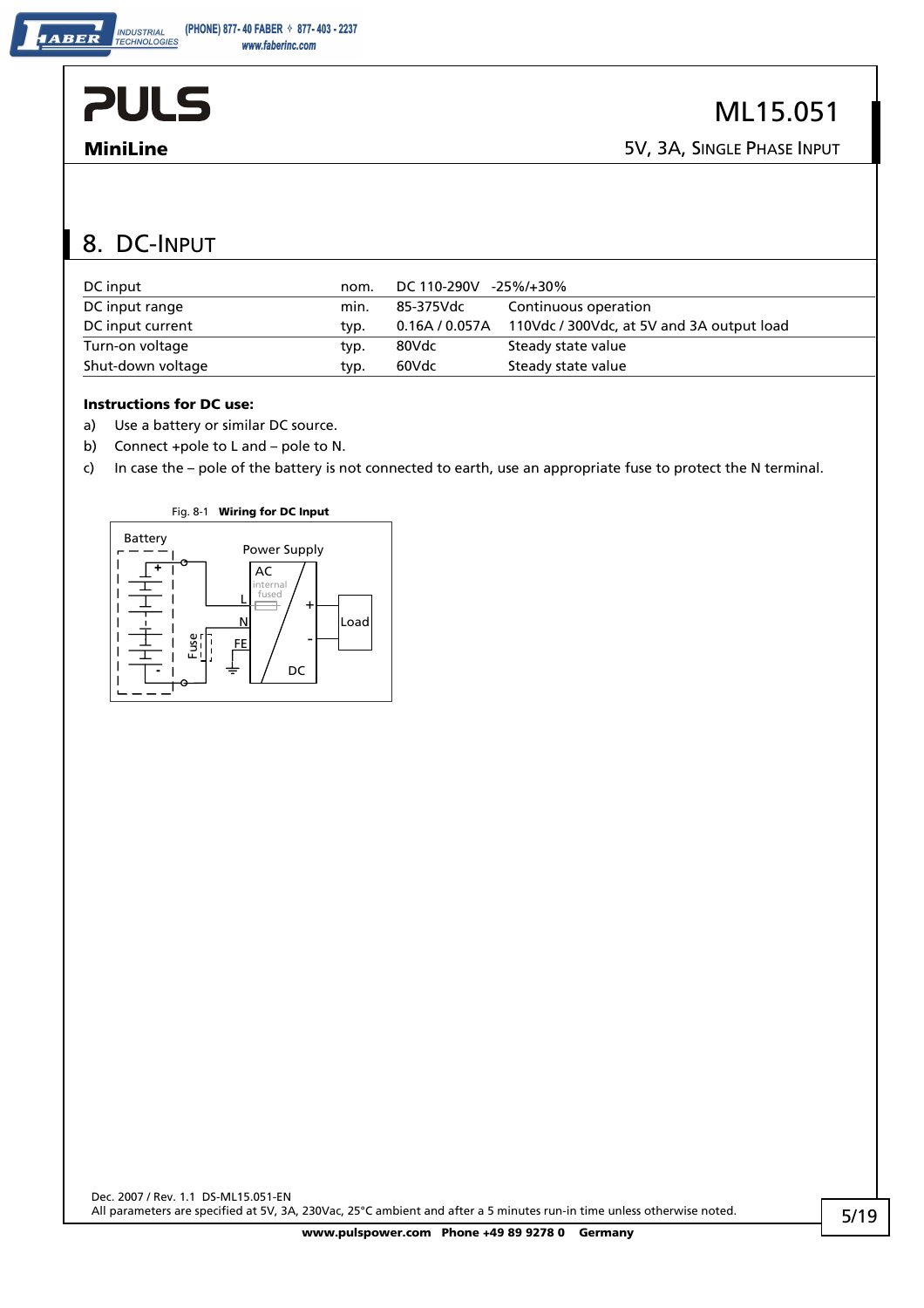ABER

**MiniLine** 5V, 3A, SINGLE PHASE INPUT

## 9. OUTPUT

| Output voltage           | nom. | 5V                       |                                                  |
|--------------------------|------|--------------------------|--------------------------------------------------|
| Adjustment range         | min. | $5.0 - 5.5V$             | Guaranteed                                       |
|                          | max. | 6V                       | At clockwise end position of potentiometer       |
| <b>Factory setting</b>   |      | 5.1V                     | $\pm 0.2\%$ , at full load, cold unit            |
| Line regulation          | max. | 10 <sub>m</sub>          | 85 to 264Vac                                     |
| Load regulation          | max. | 100mV                    | Static value, $0A \rightarrow 3A \rightarrow 0A$ |
| Ripple and noise voltage | max. | 50mVpp                   | 20Hz to 20MHz, 50Ohm                             |
| Output capacitance       | typ. | 4800uF                   |                                                  |
| Output current           | nom. | 3A                       | See Fig. 9-1 for typical values                  |
| Output power             | nom. | <b>15W</b>               |                                                  |
| Short-circuit current    | min. | Hiccup mode See Fig. 9-2 |                                                  |
|                          | max. | Hiccup mode See Fig. 9-2 |                                                  |

#### Fig. 9-1 Output voltage vs. output current, typ.



### Fig. 9-2 **Hiccup mode, Output current at** shorted output, 230V typ.



#### **Peak current capability (up to several ms)**

The power supply can deliver a peak current which is higher than the specified short term current. This helps to start current demanding loads or to safely operate subsequent circuit breakers.

The extra current is supplied by the output capacitors inside the power supply. During this event, the capacitors will be discharged and cause a voltage dip on the output. Detailed curves can be found in chapter 25.1

| Peak current voltage dips | tvp. | from 5V to 2.4V | At 6A for 50ms, resistive load |
|---------------------------|------|-----------------|--------------------------------|
|                           | tvp. | from 5V to 1.0V | At 15A for 2ms, resistive load |
|                           | tvp. | from 5V to 0.8V | At 15A for 5ms, resistive load |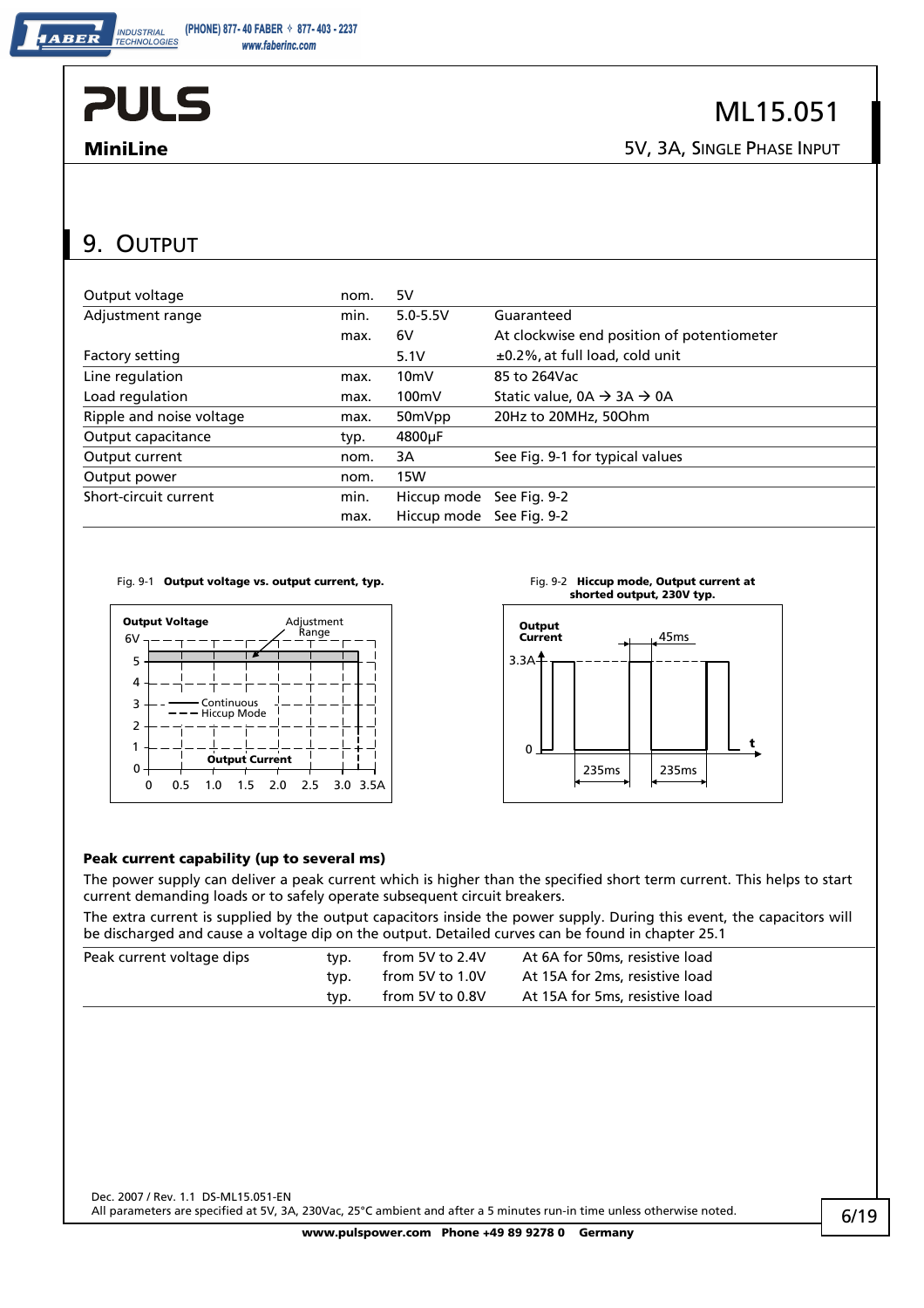

ABER

## ML15.051

**MiniLine** 5V, 3A, SINGLE PHASE INPUT

#### 10. EFFICIENCY AND POWER LOSSES

|              |      | <b>AC 100V</b> | <b>AC 120V</b> | <b>AC 230V</b> |                      |
|--------------|------|----------------|----------------|----------------|----------------------|
| Efficiency   | typ. | 75.8%          | 76.8%          | 77.2%          | 5V, 3A (full load)   |
| Power losses | typ. | 0.2W           | 0.3W           | 0.6W           | At no load           |
|              | typ. | 2.3W           | 2.3W           | 2.4W           | 5V, 1.5A (half load) |
|              | typ. | 4.9W           | 4.6W           | 4.5W           | 5V, 3A (full load)   |



#### Fig. 10-3 **Efficiency vs. input voltage at 5V and 3A**





#### Fig. 10-4 **Losses vs. input voltage at 5V and 3A**

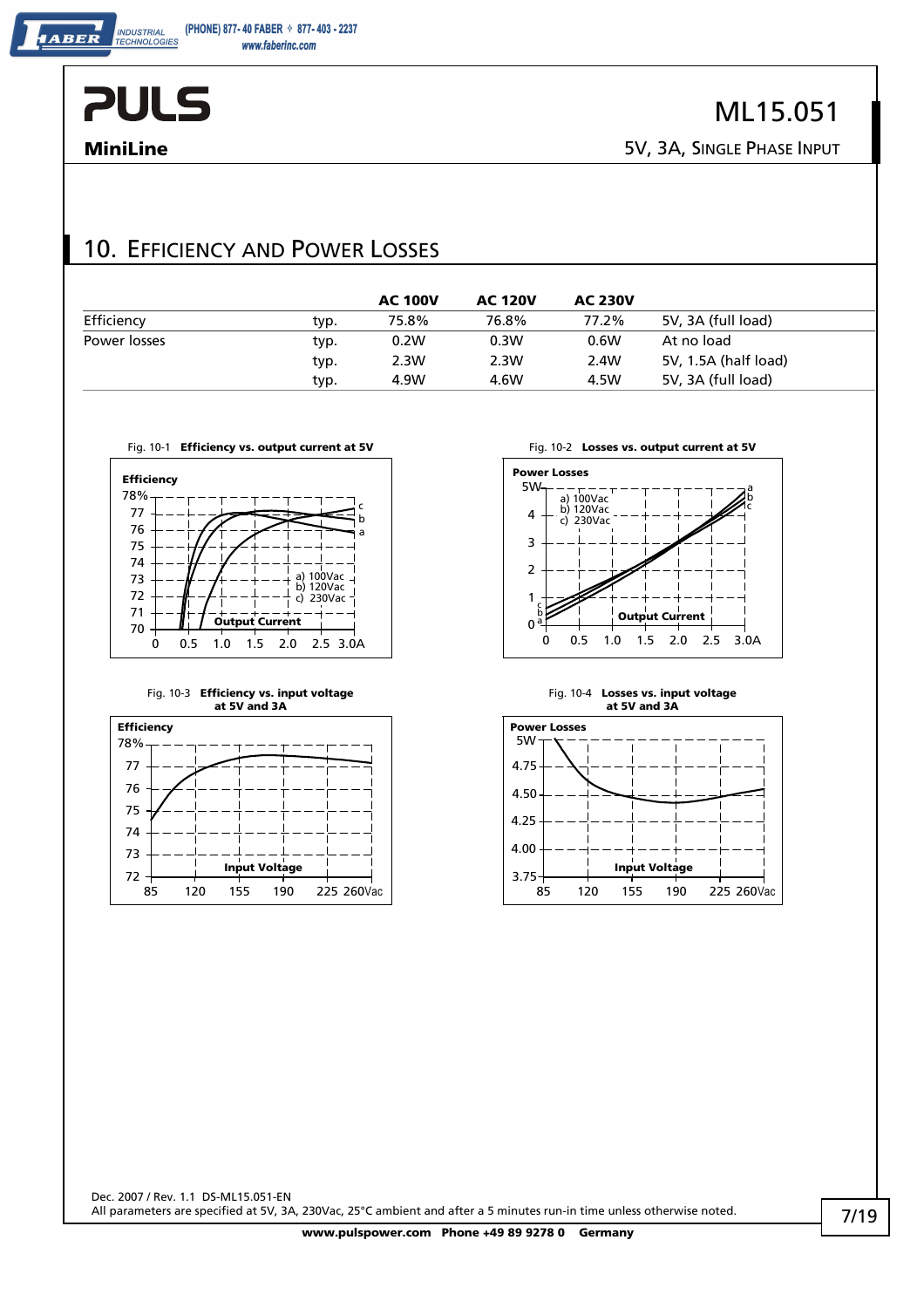

**INDUSTRIAL** 

### 11. FUNCTIONAL DIAGRAM



#### 12. RELIABILITY

These units are extremely reliable and use only the highest quality materials. The number of critical components such as electrolytic capacitors has been reduced.

|                          |      | <b>AC 100V</b> | <b>AC 120V</b> | <b>AC 230V</b> |                                  |
|--------------------------|------|----------------|----------------|----------------|----------------------------------|
| Lifetime expectancy      | min. | 66 000h        | 70 000h        | 93 000h        | 40°C, 5V, 3A                     |
|                          | min. | > 15 years     | $> 15$ years   | $>$ 15 years   | 40°C, 5V, 1.5A                   |
|                          | min. | $> 15$ years   | $> 15$ years   | $> 15$ years   | 25°C, 5V, 3A                     |
| MTBF SN 29500, IEC 61709 |      | 2479 000h      | 2838000h       | 2 686 000h     | 40°C, 5V, 3A                     |
|                          |      | 4 066 000h     | 4 654 000h     | 4 405 000h     | 25°C, 5V, 3A                     |
| MTBF MIL HDBK 217F       |      | 1 175 000h     | 1 251 000h     | 1 145 000h     | 40°C, 5V, 3A, Ground Benign GB40 |
|                          |      | 1 575 000h     | 1676 000h      | 1 534 000h     | 25°C, 5V, 3A, Ground Benign GB25 |

The **Lifetime expectancy** shown in the table indicates the operating hours (service life) and is determined by the lifetime expectancy of the built-in electrolytic capacitors.

Lifetime expectancy is specified in operational hours. Lifetime expectancy is calculated according to the capacitor's manufacturer specification. The prediction model allows a calculation of up to 15 years from date of shipment.

**MTBF** stands for **M**ean **T**ime **B**etween **F**ailure, which is calculated according to statistical device failures, and indicates reliability of a device. It is the statistical representation of the likelihood of a unit to fail and does not necessarily represent the life of a product.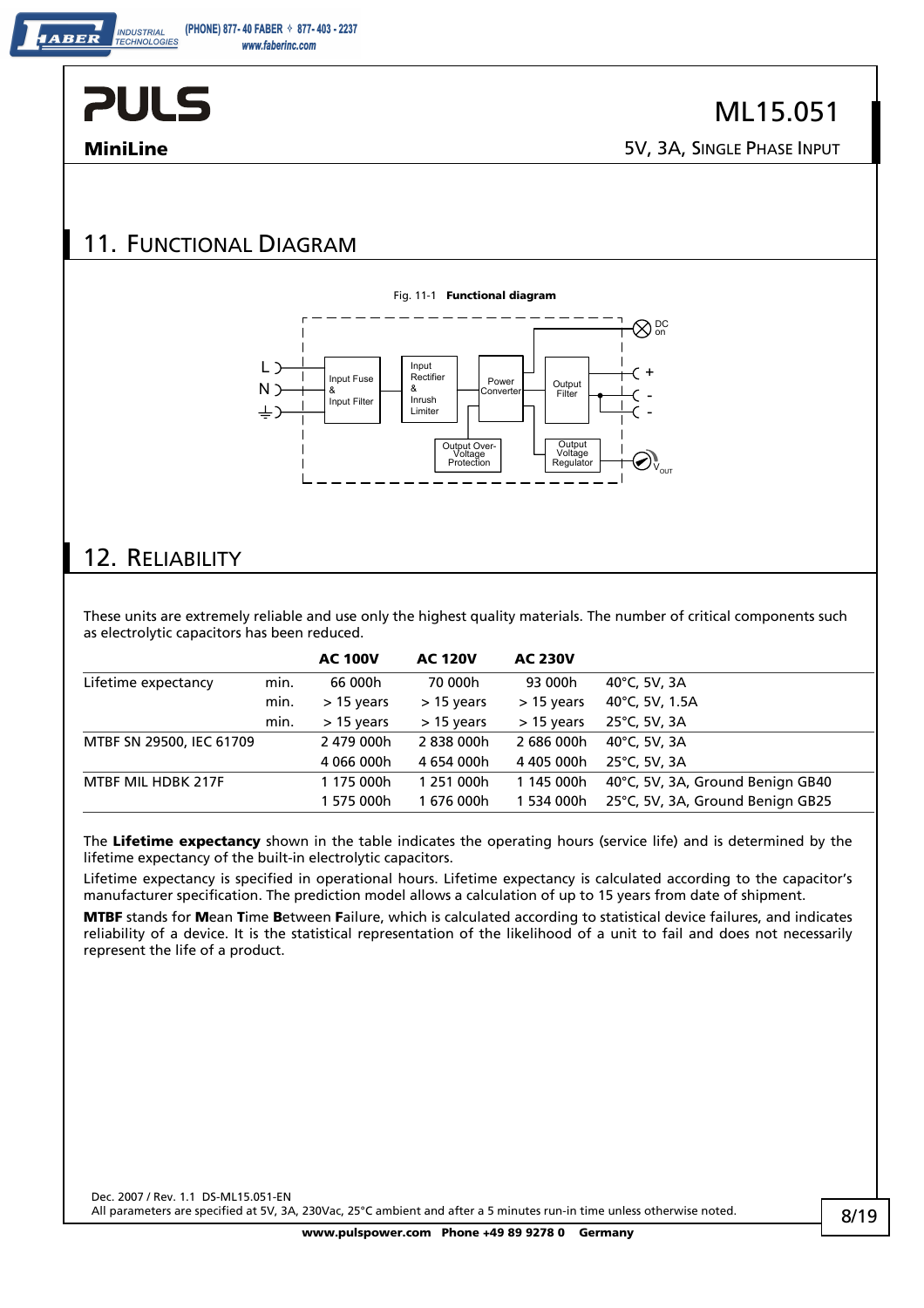| <b>PULS</b>                                                      | ML15.051                                                                                                                                                                                                                                                                                                                                                                                                                                      |
|------------------------------------------------------------------|-----------------------------------------------------------------------------------------------------------------------------------------------------------------------------------------------------------------------------------------------------------------------------------------------------------------------------------------------------------------------------------------------------------------------------------------------|
| <b>MiniLine</b>                                                  | 5V, 3A, SINGLE PHASE INPUT                                                                                                                                                                                                                                                                                                                                                                                                                    |
|                                                                  |                                                                                                                                                                                                                                                                                                                                                                                                                                               |
| 13. FRONT SIDE AND USER ELEMENTS                                 |                                                                                                                                                                                                                                                                                                                                                                                                                                               |
| Fig. 13-1 Front side                                             |                                                                                                                                                                                                                                                                                                                                                                                                                                               |
| (C)<br>DC on<br>5-5.5V<br>D<br><b>15W</b><br><b>Power Supply</b> | A Output Terminals<br>Screw terminals<br>Dual terminals for the negative pole allows an easy earthing of the output<br>voltage<br>Positive output<br>÷<br>Negative (return) output<br><b>Input Terminals</b><br>B<br>Screw terminals<br>Neutral input<br>L<br>Line (hot) input<br>N<br>$\div$<br><b>EMI</b> ground<br>Ground this terminal to minimize high-frequency emissions.<br>For safety reasons, connecting to ground is not required. |
| 100-240Vac                                                       | C DC-ON LED (green)<br>On when the voltage is $> 2V$                                                                                                                                                                                                                                                                                                                                                                                          |
| в                                                                | <b>D</b> Output voltage potentiometer<br>Turn to set the output voltage. Factory setting is 5.1V.                                                                                                                                                                                                                                                                                                                                             |

#### 14. TERMINALS AND WIRING

All terminals are easy to access when mounted on the panel. Input and output terminals are separated from each other (input below, output above) to help in error-free wiring.

| <b>Screw terminals</b>          |
|---------------------------------|
| $0.5$ -6mm <sup>2</sup>         |
| $0.5 - 4$ mm <sup>2</sup>       |
| 20-10 AWG                       |
| Allowed, but not required       |
| 1Nm, 9lb.in                     |
| 3.5mm slotted or Pozidrive No 2 |
| 7mm / 0.275inch                 |
|                                 |

#### **Instructions:**

- a) Use appropriate copper cables that are designed for an operating temperatures of 60°C (for ambient up to 45°C) and 75°C (for ambient up to 60°C), minimum.
- b) Ferrules are allowed, but not required.
- c) Follow local and national installation codes and regulations!
- d) Ensure that all strands of a stranded wire enter the terminal connection!
- e) In order to fulfill GL requirements, unused terminal spaces must be closed.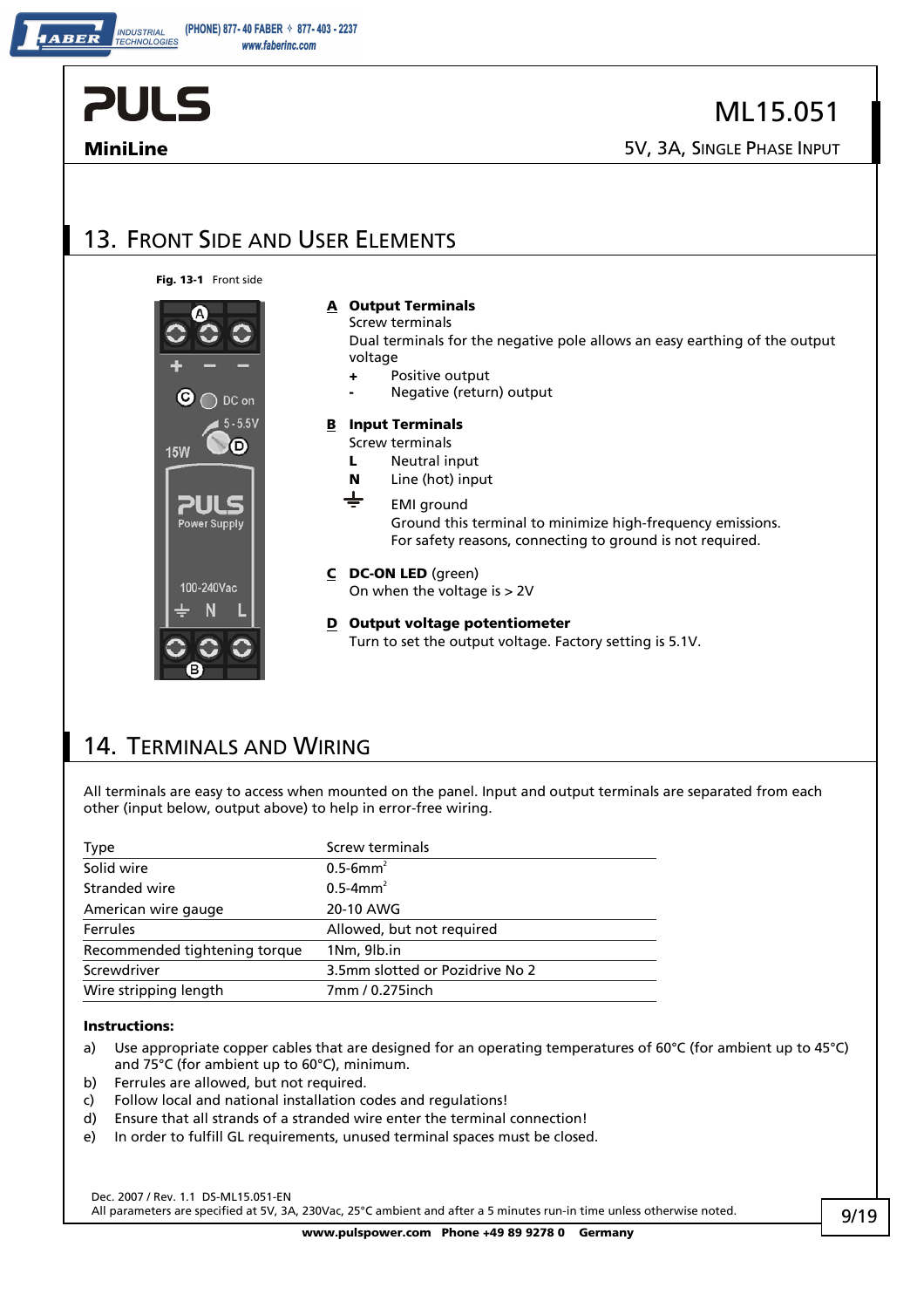

**MiniLine** 5V, 3A, SINGLE PHASE INPUT

## 15. EMC

The CE mark indicates conformance with EMC directive 89/336/EC, 93/68/EC, and 2004/108/EC and the low-voltage directive (LVD) 73/23/EC, 93/68/EC, 2006/95/EC. A detailed EMC Report is available on request. All results and investigation were performed with functional earth wire.

| <b>EMC Immunity</b>            | EN 61000-6-2, EN 61000-6-1    |                           | Generic standards |             |
|--------------------------------|-------------------------------|---------------------------|-------------------|-------------|
| Electrostatic discharge        | EN 61000-4-2                  | Contact discharge         | 8kV               | Criterion A |
|                                |                               | Air discharge             | 8kV               | Criterion A |
| Electromagnetic RF field       | EN 61000-4-3                  | 80MHz-2.7GHz              | 10V/m             | Criterion A |
| <b>Fast transients (Burst)</b> | EN 61000-4-4                  | Input lines               | 4kV               | Criterion A |
|                                |                               | Output lines              | 2kV               | Criterion A |
| Surge voltage on input         | EN 61000-4-5                  | $L \rightarrow N$         | 2kV               | Criterion A |
|                                |                               | $N/L \rightarrow PE$      | 4kV               | Criterion A |
| Surge voltage on output        | EN 61000-4-5                  | $+ \rightarrow -$         | 500V              | Criterion A |
|                                |                               | $+/- \rightarrow PE$      | 500V              | Criterion A |
| Conducted disturbance          | EN 61000-4-6                  | 0,15-80MHz                | 10V               | Criterion A |
| Mains voltage dips             | EN 61000-4-11                 | 0% of 100Vac              | 0Vac, 20ms        | Criterion A |
|                                |                               | 40% of 100Vac             | 40Vac, 200ms      | Criterion C |
|                                |                               | 70% of 100Vac             | 70Vac, 500ms      | Criterion A |
|                                |                               | 0% of 200Vac              | 0Vac, 20ms        | Criterion A |
|                                |                               | 40% of 200Vac             | 80Vac, 200ms      | Criterion A |
|                                |                               | 70% of 200Vac             | 140Vac, 500ms     | Criterion A |
| Voltage interruptions          | EN 61000-4-11                 |                           | 0Vac, 5000ms      | Criterion C |
| Input voltage swells           | <b>PULS</b> internal standard |                           | 300Vac, 500ms     | Criterion A |
| <b>Powerful transients</b>     | <b>VDE 0160</b>               | Over entire load<br>range | 750V, 1.3ms       | Criterion A |

#### **Criterions:**

**A:** Power supply shows normal operation behavior within the defined limits.

**C:** Temporary loss of function is possible. Power supply might shut-down and restarts by itself. No damages or hazards to the power supply will occur.

| <b>EMC Emission</b>    | EN 61000-6-3, EN 61000-6-4                          | Generic standards       |
|------------------------|-----------------------------------------------------|-------------------------|
| Conducted emission     | EN 55011, EN 55022, FCC Part 15, CISPR 11, CISPR 22 | Class B, input lines    |
|                        | EN 55022                                            | Class B, output lines   |
| Radiated emission      | EN 55011, EN 55022                                  | Class B                 |
| Harmonic input current | EN 61000-3-2                                        | Not applicable          |
|                        |                                                     | (below 75W input power) |

Voltage fluctuations, flicker EN 61000-3-3 Fulfilled

This device complies with FCC Part 15 rules.

Operation is subjected to the following two conditions: (1) this device may not cause harmful interference, and (2) this device must accept any interference received, including interference that may cause undesired operation.

**Switching frequency** constant, typ. 65kHz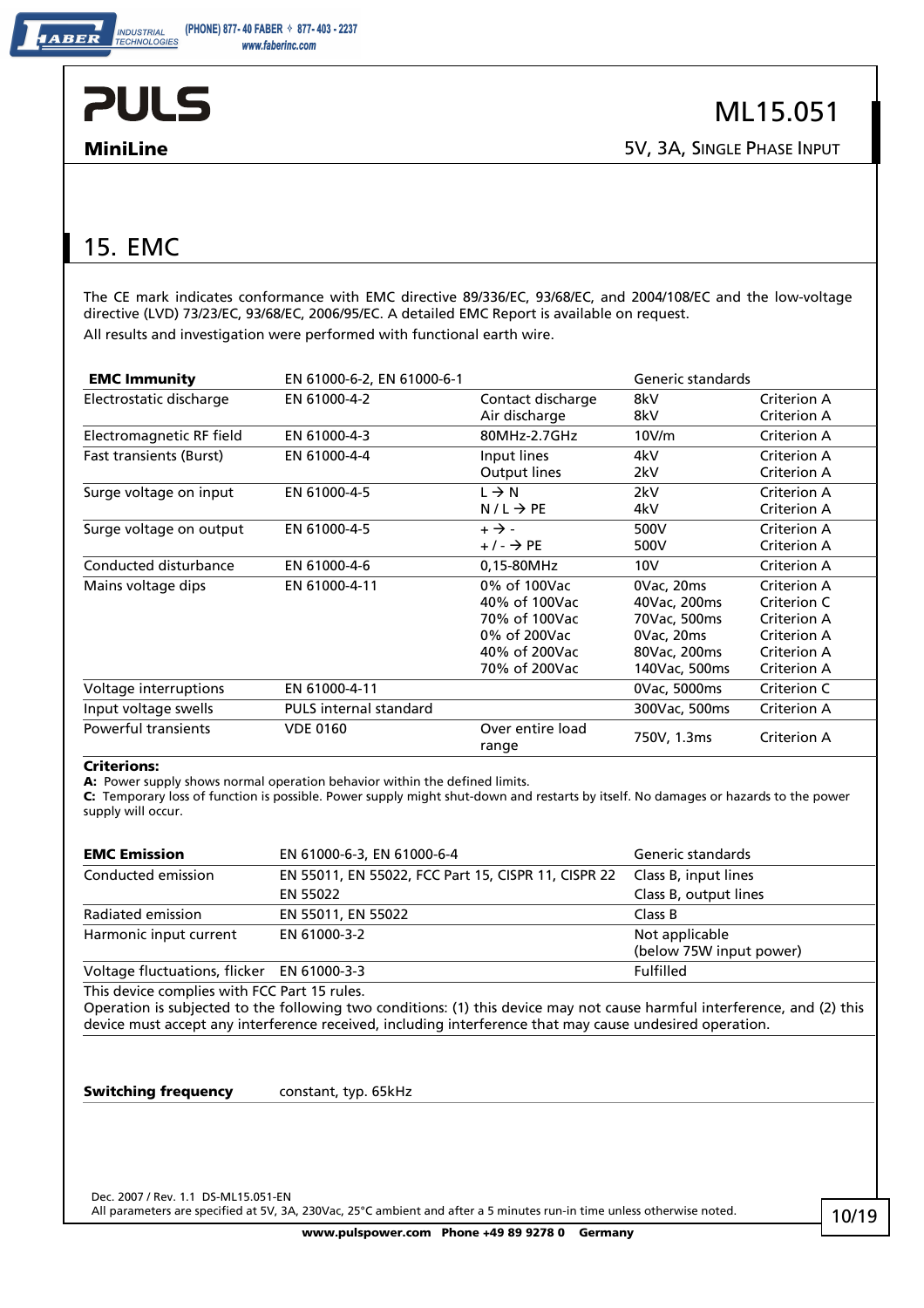INDUSTRIAL<br>TECHNOLOGIES

ABER

ML15.051

**MiniLine** 5V, 3A, SINGLE PHASE INPUT

### 16. ENVIRONMENT

| Operational temperature         | -10°C to +70°C (14°F to 158°F)                              | Reduce output power acc. to Fig. 16-1                                |
|---------------------------------|-------------------------------------------------------------|----------------------------------------------------------------------|
| Output de-rating                | $0.4$ W/°C                                                  | 60-70°C (140°F to 158°F), see Fig. 16-1                              |
| Storage temperature             | -40 to $+85^{\circ}$ C (-40°F to 185°F)                     | Storage and transportation                                           |
| Humidity                        | 5 to 95% r.H.                                               | IEC 60068-2-30                                                       |
|                                 |                                                             | Do not energize while condensation is present                        |
| Vibration sinusoidal            | 2-17.8Hz: ±1.6mm; 17.8-500Hz: 2g<br>2 hours / axis          | IEC 60068-2-6                                                        |
| Shock                           | 15g 6ms, 10g 11ms<br>3 bumps / direction, 18 bumps in total | IEC 60068-2-27                                                       |
| Altitude                        | 0 to 6000m (0 to 20000ft)                                   | Reduce output power or ambient<br>temperature above 2000m sea level. |
| Output de-rating (for altitude) | 1W/1000m or 5°C/1000m                                       | Above 2000m (6500ft), see Fig. 16-2                                  |
| Over-voltage category           | Ш                                                           | EN 50178, IEC 62103, up to 2000m                                     |
|                                 | Ш                                                           | Altitudes from 2000m to 6000m                                        |
| Degree of pollution             | 2                                                           | EN 50178, IEC 62103, non conductive                                  |

Fig. 16-1 **Output power vs. ambient temperature** Fig. 16-2 **Output power vs. altitude** 



The ambient temperature is defined 2cm below the unit.



### 17. PROTECTION FEATURES

| Output protection              | Electronically protected against overload, no-load and short-circuits |                                                                                                                                                                                                                    |  |
|--------------------------------|-----------------------------------------------------------------------|--------------------------------------------------------------------------------------------------------------------------------------------------------------------------------------------------------------------|--|
| Output over-voltage protection | Typ. 8.7V, max. 9.6V                                                  | In case of an internal power supply fault, a redundant<br>circuit limits the maximum output voltage. In such a<br>case, the output shuts down and stays down until the<br>input voltage is turned off and on again |  |
| Output over-current protection | <b>Electronically limited</b>                                         | See Fig. 9-1                                                                                                                                                                                                       |  |
| Degree of protection           | IP 20                                                                 | <b>EN/IEC 60529</b>                                                                                                                                                                                                |  |
| Penetration protection         | > 2.5mm in diameter                                                   | E.g. screws, small parts                                                                                                                                                                                           |  |
| Over-temperature protection    | Not included                                                          |                                                                                                                                                                                                                    |  |
| Input transient protection     | <b>MOV</b>                                                            | <b>Metal Oxide Varistor</b>                                                                                                                                                                                        |  |
| Internal input fuse            | T3.15A H.B.C.                                                         | Not user replaceable                                                                                                                                                                                               |  |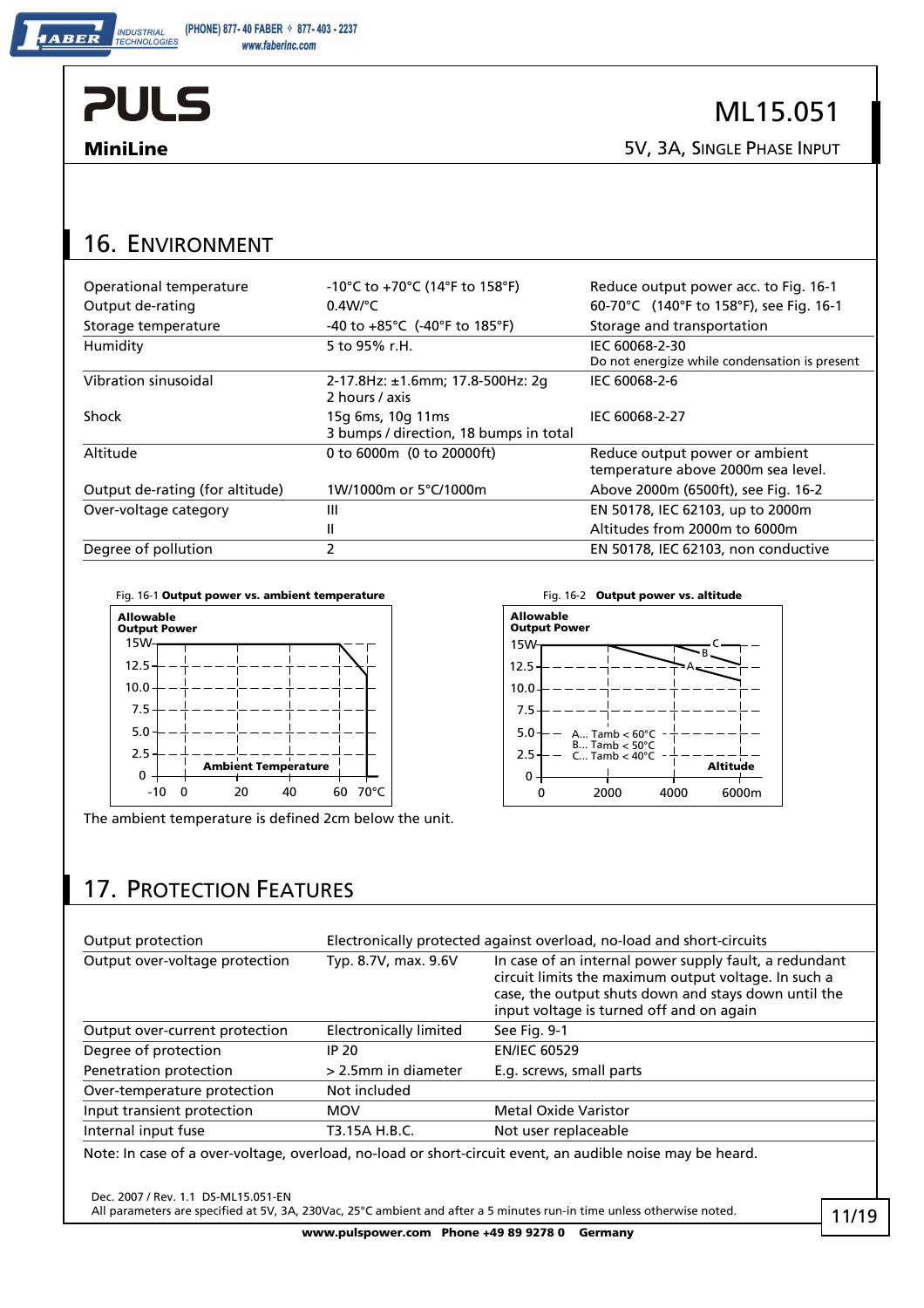ML15.051

**MiniLine** 5V, 3A, SINGLE PHASE INPUT

## 18. SAFETY

| Input / output separation       | <b>SELV</b>                                          | <b>IEC/EN 60950-1</b>                           |
|---------------------------------|------------------------------------------------------|-------------------------------------------------|
|                                 | <b>PELV</b>                                          | EN 60204-1, EN 50178, IEC 60364-4-41, IEC 62103 |
|                                 | double or reinforced insulation                      |                                                 |
| Class of protection             | Ш                                                    |                                                 |
| Isolation resistance            | > 5MOhm                                              | Input to output, 500Vdc                         |
| Touch current (leakage current) | typ. 0.17mA <sup>1)</sup> / $9\mu A^{2}$             | 100Vac, 50Hz, TN mains                          |
|                                 | typ. 0.25mA <sup>1)</sup> / $11\mu A^{2}$            | 120Vac, 60Hz, TN mains                          |
|                                 | typ. $0.39mA^{1}$ / $16\mu A^{2}$                    | 230Vac, 50Hz, TN mains                          |
|                                 | $< 0.21$ mA <sup>1)</sup> / 10 $\mu$ A <sup>2)</sup> | 110Vac, 50Hz, TN mains                          |
|                                 | $< 0.30$ mA <sup>1)</sup> / 12 $\mu$ A <sup>2)</sup> | 132Vac, 60Hz, TN mains                          |
|                                 | $< 0.55$ mA <sup>1)</sup> / 18 $\mu$ A <sup>2)</sup> | 264Vac, 50Hz, TN mains                          |
|                                 |                                                      |                                                 |

1) Functional earth terminal connected to Protective earth

2) Functional earth terminal not connected

### 19. DIELECTRIC STRENGTH



|                     |     |         | в       |        |
|---------------------|-----|---------|---------|--------|
| Type test           | 60s | 2500Vac | 3000Vac | 500Vac |
| <b>Factory test</b> | 5s  | 2500Vac | 2500Vac | 500Vac |
| Field test          | 5s  | 2000Vac | 2000Vac | 500Vac |

**Type tests and factory tests:**

Conducted by the manufacturer. Do not repeat test in field! **Rules for field test:**

Use appropriate test equipment which applies the voltage with a slow ramp! Connect L and N together as well as all output poles.

The output voltage is floating and has no ohmic connection to ground.

To fulfill the PELV requirements according to EN60204-1 § 6.4.1, it is recommended that either the + pole, the – pole or any other part of the output circuit should be connected to the protective earth system. This helps to avoid situations in which a load starts unexpectedly or can not be switched off when an unnoticed earth faults occur.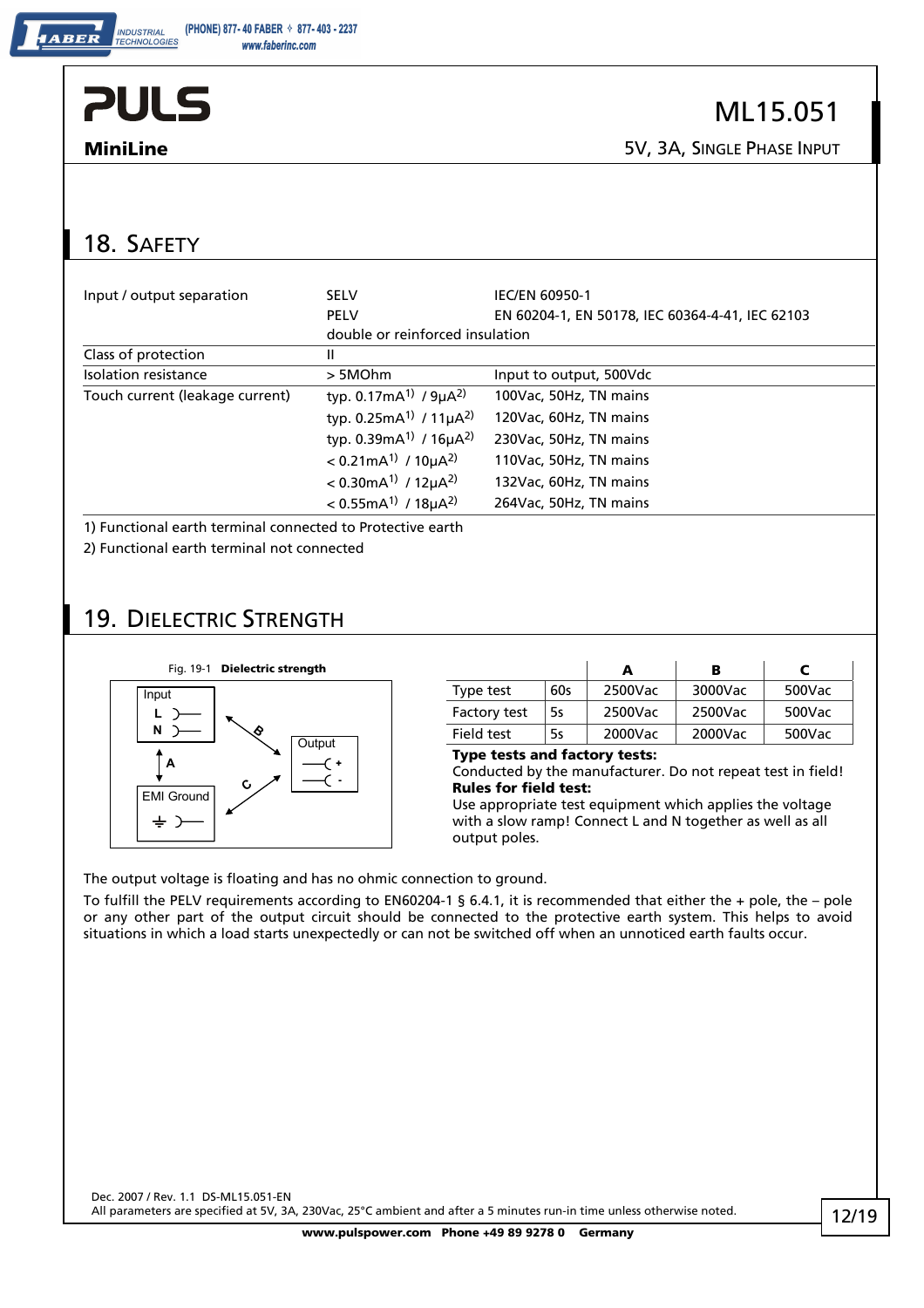| <b>PULS</b>        |                                              | ML15.051                                                                                                                                                                                                                                                                                                                                                                                                            |
|--------------------|----------------------------------------------|---------------------------------------------------------------------------------------------------------------------------------------------------------------------------------------------------------------------------------------------------------------------------------------------------------------------------------------------------------------------------------------------------------------------|
| <b>MiniLine</b>    |                                              | 5V, 3A, SINGLE PHASE INPUT                                                                                                                                                                                                                                                                                                                                                                                          |
|                    |                                              |                                                                                                                                                                                                                                                                                                                                                                                                                     |
| 20. APPROVALS      |                                              |                                                                                                                                                                                                                                                                                                                                                                                                                     |
| IEC 60950-1        | <i><b>IECEE</b></i><br><b>CB SCHEME</b>      | CB Scheme.<br><b>Information Technology Equipment</b>                                                                                                                                                                                                                                                                                                                                                               |
| <b>UL 508</b>      | 18WM<br><b>LISTED</b><br>.<br>IND. CONT. EQ. | <b>LISTED E198865</b><br>Industrial Control Equipment                                                                                                                                                                                                                                                                                                                                                               |
| UL 60950-1         | $\boldsymbol{H}$                             | RECOGNIZED E137006 recognized for the use in U.S.A. (UL 60950-1) and Canada<br>(C22.2 No. 60950). Information Technology Equipment, Level 3                                                                                                                                                                                                                                                                         |
| <b>NEC Class 2</b> |                                              | According to NEC (National Electrical Code) Article 725-41 (4).<br>Listed as Limited Power Source (LPS) in the UL 60950-1 UL report.                                                                                                                                                                                                                                                                                |
| Class I Div 2      | $_{\rm eff}$ $\boldsymbol{H}_{\rm eff}$      | RECOGNIZED E246877<br>Hazardous Location Class I Div 2 T4 Groups A, B, C and D<br>ANSI/ISA-12.12.01 (UL 1604)                                                                                                                                                                                                                                                                                                       |
|                    |                                              | The unit is suitable for use in Class I Division 2 Groups A, B, C, D locations. Substitution of components<br>may impair suitability for Class I Division 2 environment. Do not disconnect equipment unless power has<br>been switched off. Wiring must be in accordance with Class I, Division 2 wiring methods of the National<br>Electrical Code, NFPA 70, and in accordance with other local or national codes. |
| <b>CSA</b>         |                                              | CSA approval for Canada<br>CAN/CSA C22.2 No 107-1; CAN/ CSA 60950-1-03; UL60950-1                                                                                                                                                                                                                                                                                                                                   |
| Marine             | ABS                                          | GL (Germanischer Lloyd) classified and ABS (American Bureau for Shipping) PDA<br>for marine and offshore applications. Environmental category: C, EMC2                                                                                                                                                                                                                                                              |

### 21. FULFILLED STANDARDS

| EN 61558-2-17         | Safety of Power Transformers                |
|-----------------------|---------------------------------------------|
| <b>EN/IEC 60204-1</b> | Safety of Electrical Equipment of Machines  |
| <b>EN/IEC 61131-2</b> | <b>Programmable Controllers</b>             |
| EN 50178, IEC 62103   | Electronic Equipment in Power Installations |

## 22. USED SUBSTANCES

Electrolytic capacitors included in this unit do not use electrolytes such as Quaternary Ammonium Salt Systems.

The unit conforms to the RoHS directive 2002/96/EC

Plastic housings and other molded plastic materials are free of halogens, wires and cables are not PVC insulated.

The materials used in our production process do not include the following toxic chemicals: Polychlorinated Biphenyl (PCB), Pentachlorophenol (PCP), Polychlorinated naphthalene (PCN), Polybrominated Biphenyl (PBB), Polybrominated Biphenyl Oxide (PBO), Polybrominated Diphenyl Ether (PBDE), Polychlorinated Diphenyl Ether (PCDE), Polybrominated Diphenyl Oxide (PBDO), Cadmium, Asbestos, Mercury, Silica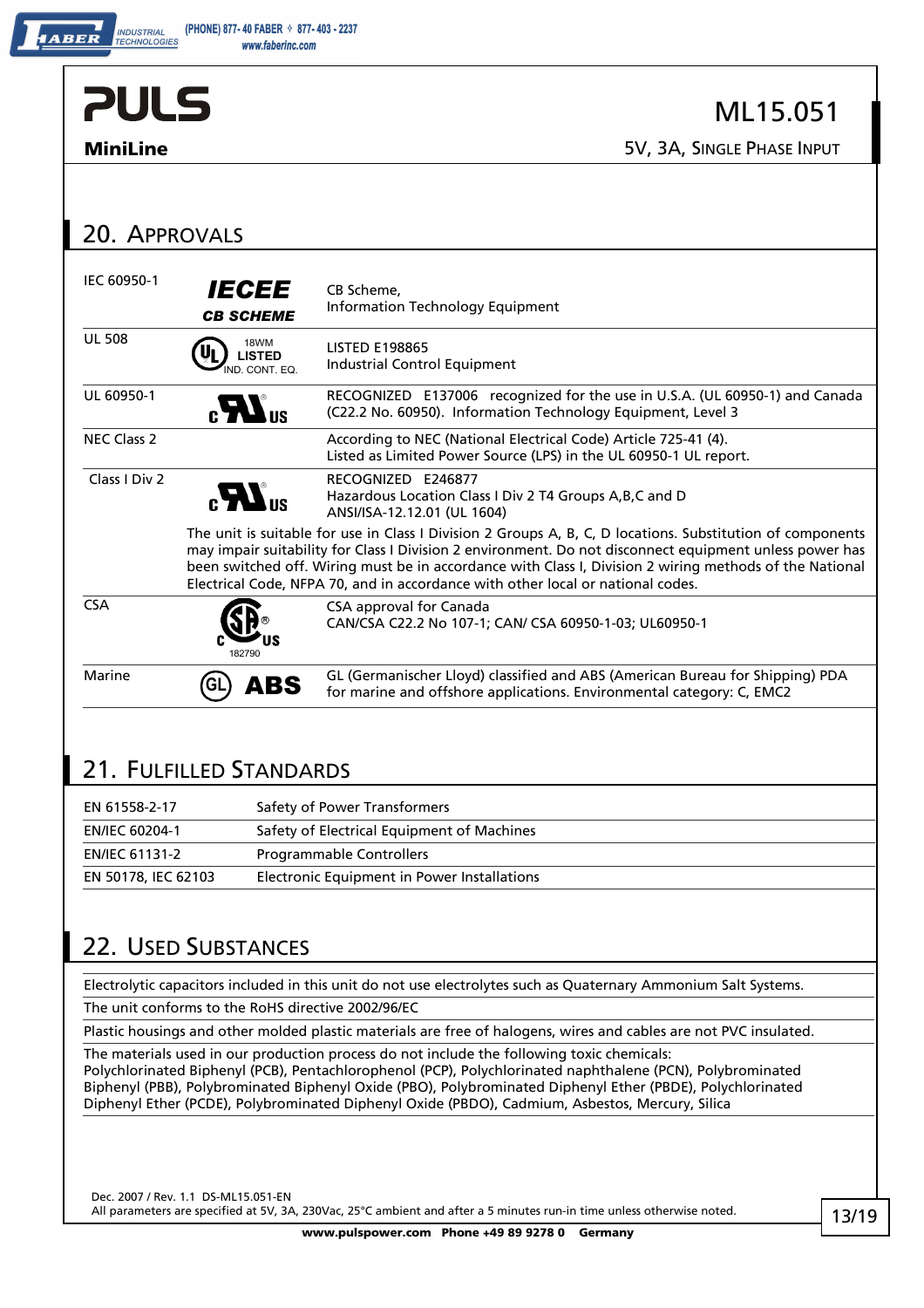

**INDUSTRIAL** 

## ML15.051

**MiniLine** 5V, 3A, SINGLE PHASE INPUT

### 23. PHYSICAL DIMENSIONS AND WEIGHT

| Weight   | 130g / 0.29lb                                                                                                      |
|----------|--------------------------------------------------------------------------------------------------------------------|
| DIN-Rail | Use 35mm DIN-rails according to EN 60715 or EN 50022 with a height of 7.5 or 15mm.                                 |
|          | The DIN-rail height must be added to the depth (91mm) to calculate the total required installation depth.          |
|          | Flashback of the contribution of a control share are a fact shared as a shared control of the control of a control |

Electronic files with mechanical data can be downloaded at www.pulspower.com



### 24. INSTALLATION AND OPERATION INSTRUCTIONS

#### **Mounting:**

Output terminal must be located on top and input terminal on the bottom. For other orientations see chapter 25.11. An appropriate electrical and fire end-product enclosure should be considered in the end use application.

#### **Cooling:**

Convection cooled, no forced cooling required. Do not cover ventilation grill (e.g. cable conduits) by more than 30%!

#### **Installation clearances:**

25mm on top and bottom.

#### **Risk of electrical shock, fire, personal injury or death!**

Turn power off before working on the power supply. Protect against inadvertent re-powering.

Make sure the wiring is correct by following all local and national codes.

Do not open, modify or repair the unit.

Use caution to prevent any foreign objects from entering into the housing.

Do not use in wet locations or in areas where moisture or condensation can be expected.

#### **Service parts:**

The unit does not contain any service parts. The tripping of an internal fuse is caused by an internal fault. If damage or malfunctioning should occur during operation, immediately turn power off and send unit to the factory for inspection!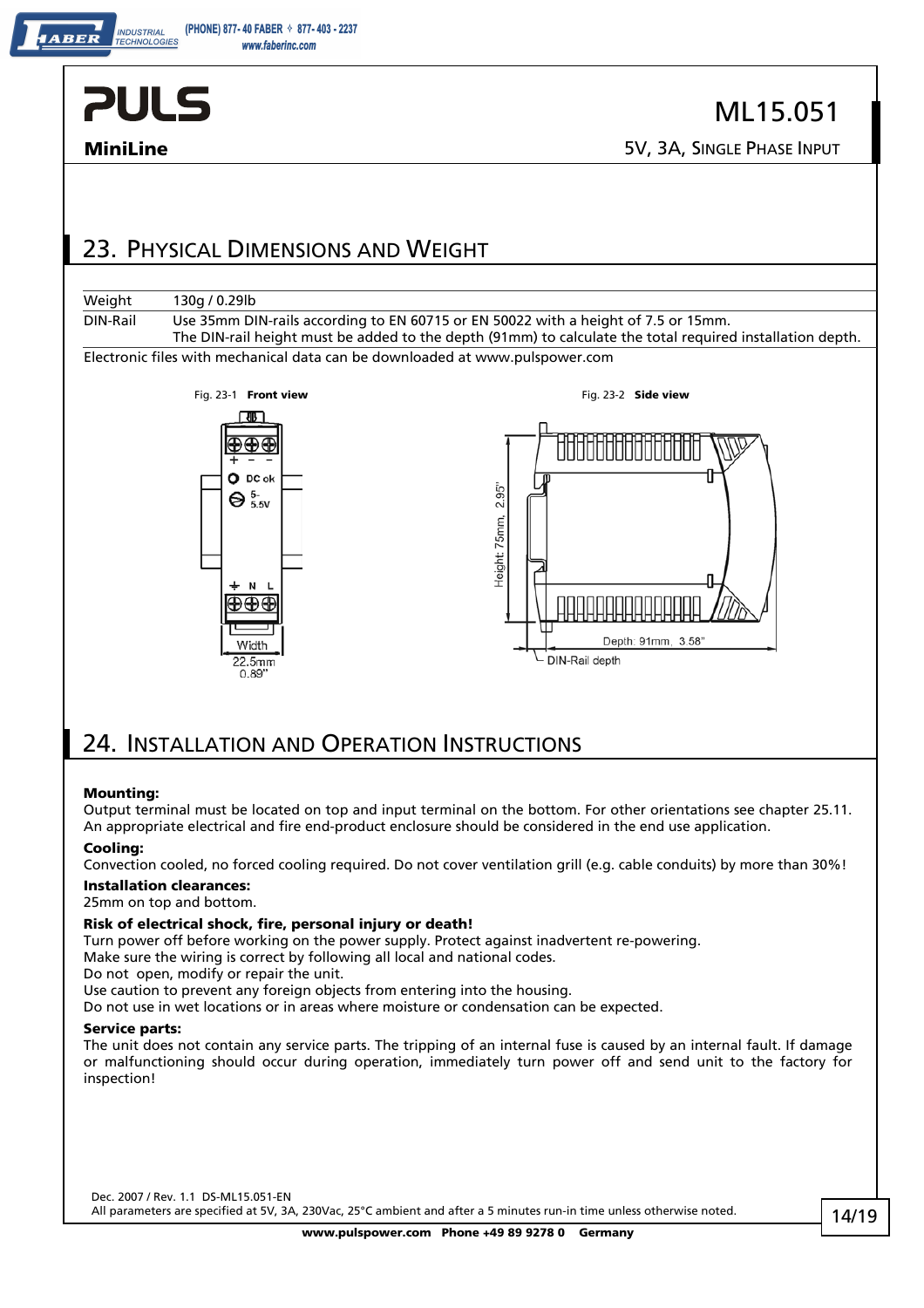**INDUSTRIAL** 

**MiniLine** 5V, 3A, SINGLE PHASE INPUT

### 25. APPLICATION NOTES

#### 25.1. PEAK CURRENT CAPABILITY

Solenoids, contactors and pneumatic modules often have a steady state (sealed) coil and a pick-up coil. The inrush current demand of the pick-up coil is several times higher than the steady state current and usually exceeds the nominal output current. The same situation applies, when starting a capacitive load.

Branch circuits are often protected with circuit breakers or fuses. In case of a short or an overload in the branch circuit, the protective device (fuse, circuit breaker) needs a certain amount of over-current to trip or to blow. The peak current capability ensures the safe operation of subsequent circuit breakers.

Assuming the input voltage is turned on before such an event, the built-in large sized output capacitors inside the power supply can deliver extra current. Discharging this capacitor causes a voltage dip on the output. The following two examples show typical voltage dips:



Output voltage dips from 5V to 2.4V.





#### 25.2. BACK-FEEDING LOADS

Loads such as decelerating motors and inductors can feed voltage back to the power supply. This feature is also called return voltage immunity or resistance against Back- E.M.F. (Electro Magnetic Force).

The maximum allowed feed back voltage is 6.3Vdc. The absorbing energy can be calculated according to the built-in large sized output capacitor which is specified in chapter 9.

This power supply is resistant and does not show malfunctioning when a load feeds back voltage to the power supply. It does not matter, whether the power supply is on or off. However, please note that the output voltage can dip to zero for approximatelly 200ms if the back-feed voltage is removed.

#### 25.3. INDUCTIVE AND CAPACITIVE LOADS

The unit is designed to supply unlimited inductive loads. The max. capacitive load depend on the steady state output current. At 3A output current, the output capacity should not be larger than 10 000µF at 1.5A output not larger than 25 000µF. In case of larger capacitors, the unit can show start-up attempts or start-up problems.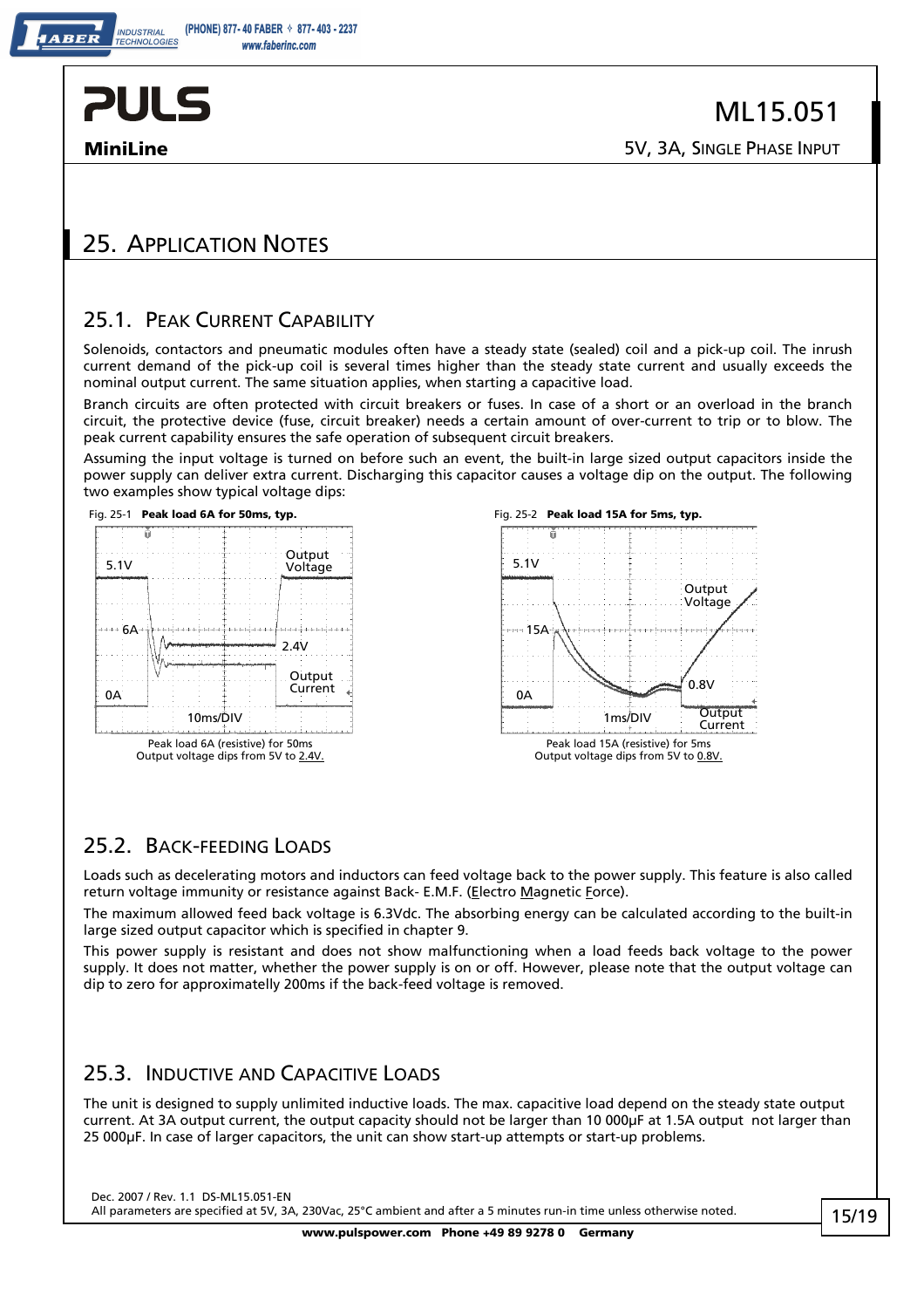

**INDUSTRIAL TECHNOLOGIES** 

#### 25.4. SERIES OPERATION

The power supply can be put in series to increase the output voltage.



#### Fig. 25-3 **Schematic for series operation Instructions for use in series:**

- a) It is possible to connect as many units in series as needed, providing the sum of the output voltage does not exceed 150Vdc.
- b) Voltages with a potential above 60Vdc are not SELV any more and can be dangerous. Such voltages must be installed with a protection against touching.
- c) For serial operation use power supplies of the same type.
- d) Earthing of the output is required when the sum of the output voltage is above 60Vdc.

Note: Avoid return voltage (e.g. from a decelerating motor or battery) which is applied to the output terminals.

#### 25.5. PARALLEL USE TO INCREASE OUTPUT POWER

Several power supplies can be paralleled to increase the output power. The ML15.051 has no feature included which balances the load current between the power supplies. Usually the power supply with the higher adjusted output voltage draws current until it goes into current limitation. This means no harm to this power supply as long as the ambient temperature stays below 50°C.



- a) Use only power supplies from the same series (ML-Series).
- b) Adjust the output voltages of all power supplies to approximately the same value (±50mV).
- c) A fuse (or diode) on the output is only required if more than three units are connected in parallel.
- d) Ensure that the ambient temperature of the power supply does not exceed 50°C.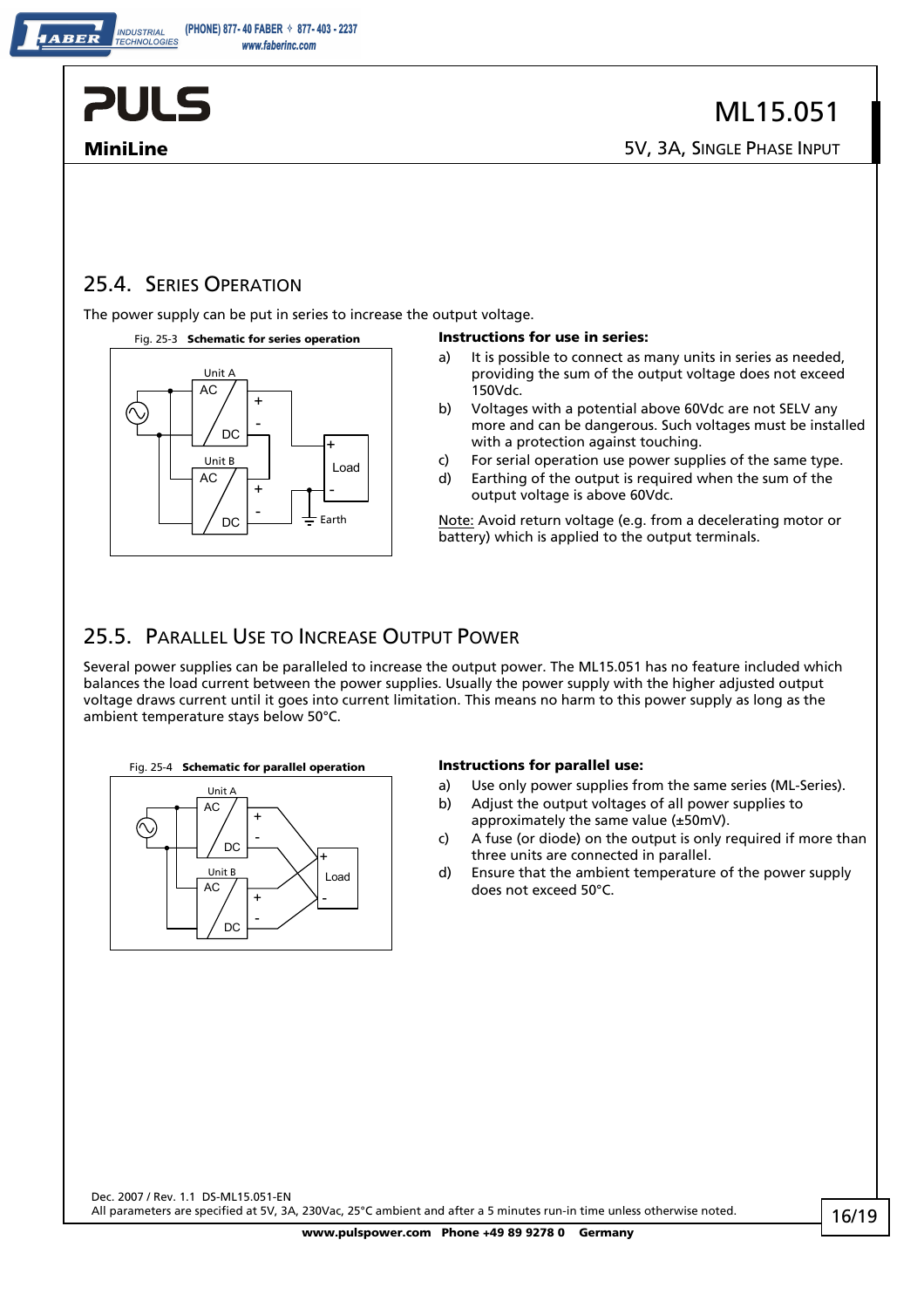

**MiniLine** 5V, 3A, SINGLE PHASE INPUT

#### 25.6. PARALLEL USE FOR REDUNDANCY

Power supplies can be paralleled for redundancy to gain a higher system reliability. Redundant systems require a certain amount of extra power to support the load in case one power supply unit fails. The simplest way is to put two MiniLine power supplies in parallel. This is called a 1+1 redundancy. In case one power supply unit fails, the other one is automatically able to support the load current without any interruption. Redundant systems for a higher power demand are usually built in a N+1 method. E.g. Five power supplies, each rated for 3A are paralleled to build a 12A redundant system. If one unit fails, the 12A can still be drawn.

#### 25.7. EXTERNAL INPUT PROTECTION

The unit is tested and approved for branch circuits up to 15A (UL) or 16A (IEC). External protection is only required if the supplying branch has an ampacity greater than this. In some countries local regulations might apply so check local codes and requirements.

If an external protective device is utilized, a minimum value is required to avoid undesired tripping of the fuse.

|          |      | <b>B-Characteristic</b>  | C-Characteristic    |
|----------|------|--------------------------|---------------------|
| Ampacity |      | max. 15A (UL), 16A (IEC) | 15A (UL), 16A (IEC) |
|          | min. | 10A                      | 6А                  |

#### 25.8. FUNCTIONAL EARTH TERMINAL

From a safety standpoint, the unit is designed according to the requirements for Protection Class 2 which does not require an earth connection. However, connecting the Functional Earth terminal can be beneficial to gain a high EMI immunity.

Symmetrical spikes or fast transients on the input side can be conducted directly to earth by the built-in filter capacitors. The magnitude of such spikes or fast transients on the output side caused by the input are much smaller compared to not connecting the FE terminal to ground.

Therefore, we recommend to connect the FE terminal too ground.



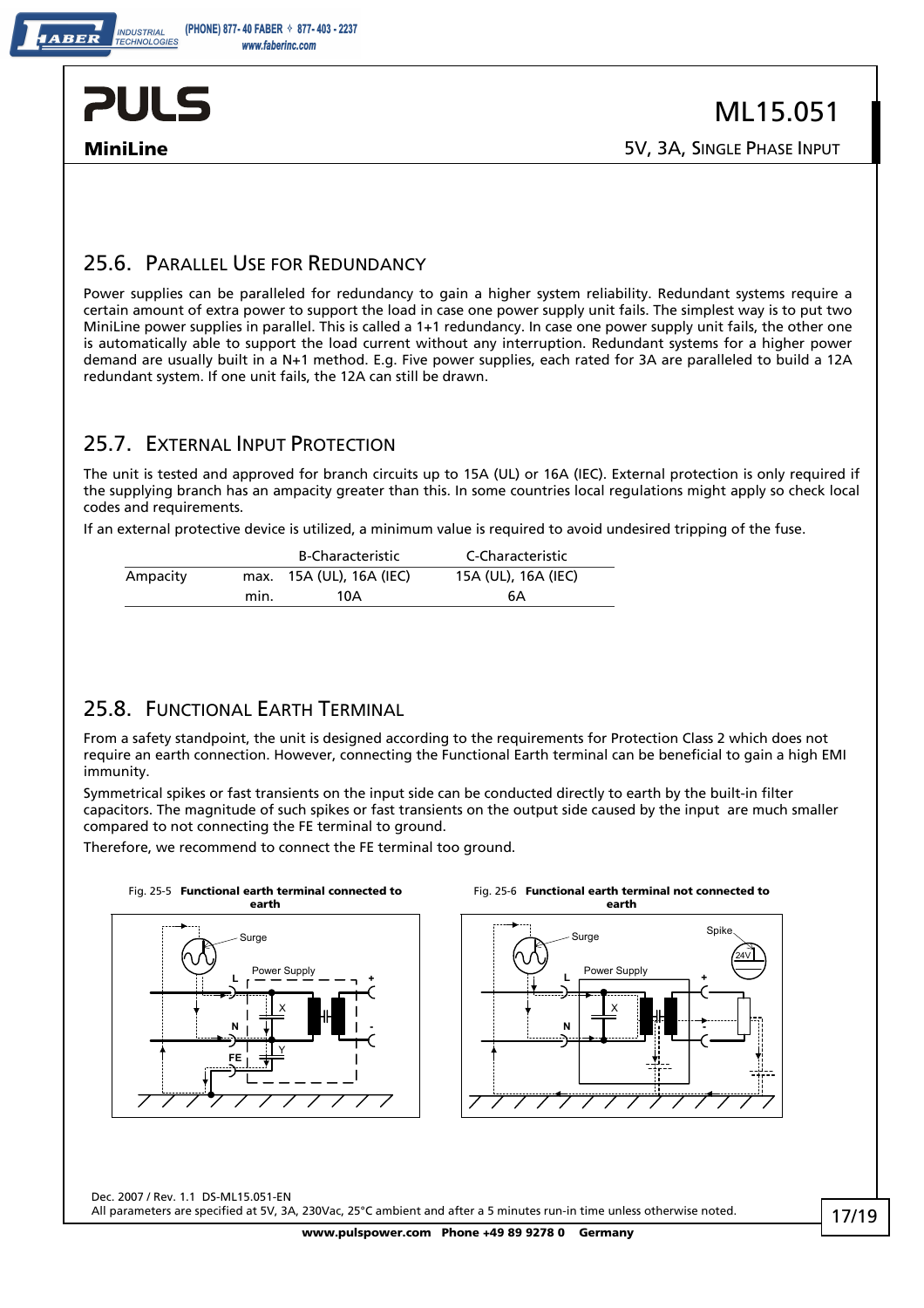

**INDUSTRIAL TECHNOLOGIES** 

#### 25.9. OPERATION ON TWO PHASES

The power supply can be used on two phases of a three-phase-system

#### **Instructions for two phase operation:**

- a) A phase to phase connection is allowed as long as the supplying voltage is below 240V<sup>+10%</sup>.
- b) Use a fuse or a circuit breaker to protect the N input. The N input is internally not protected and is in this case connected to a hot wire. Appropriate fuses or circuit breakers are specified in section 25.7 "External Input Protection".





#### 25.10. USE IN A TIGHTLY SEALED ENCLOSURE

When the power supply is installed in a tightly sealed enclosure, the temperature inside the enclosure will be higher than the outside. The inside temperature defines the ambient temperature for the power supply.

Results from such an installation:

Power supply is placed in the middle of the box, no other heat producing equipment inside the box Enclosure: Rittal Type IP66 Box PK 9510 100, plastic, 130x130x75mm Input: 230Vac

Load:  $5V$ ,  $3A$ ; load is placed outside the box  $38.2^{\circ}$ C (in the middle of the right side  $38.2^{\circ}C$  (in the middle of the right side of the power supply with a distance of 1cm)<br>26.0°C Temperature outside the box: Temperature rise: 12.2K Load: 5V, 2.4A; (=80%) load is placed outside the box Temperature inside the box:  $35.3^{\circ}$ C (in the middle of the right side of the power supply with a distance of 1cm)<br>Temperature outside the box:  $25.6^{\circ}$ C Temperature outside the box:  $25.6^{\circ}$ <br>Temperature rise: 9.7K Temperature rise: